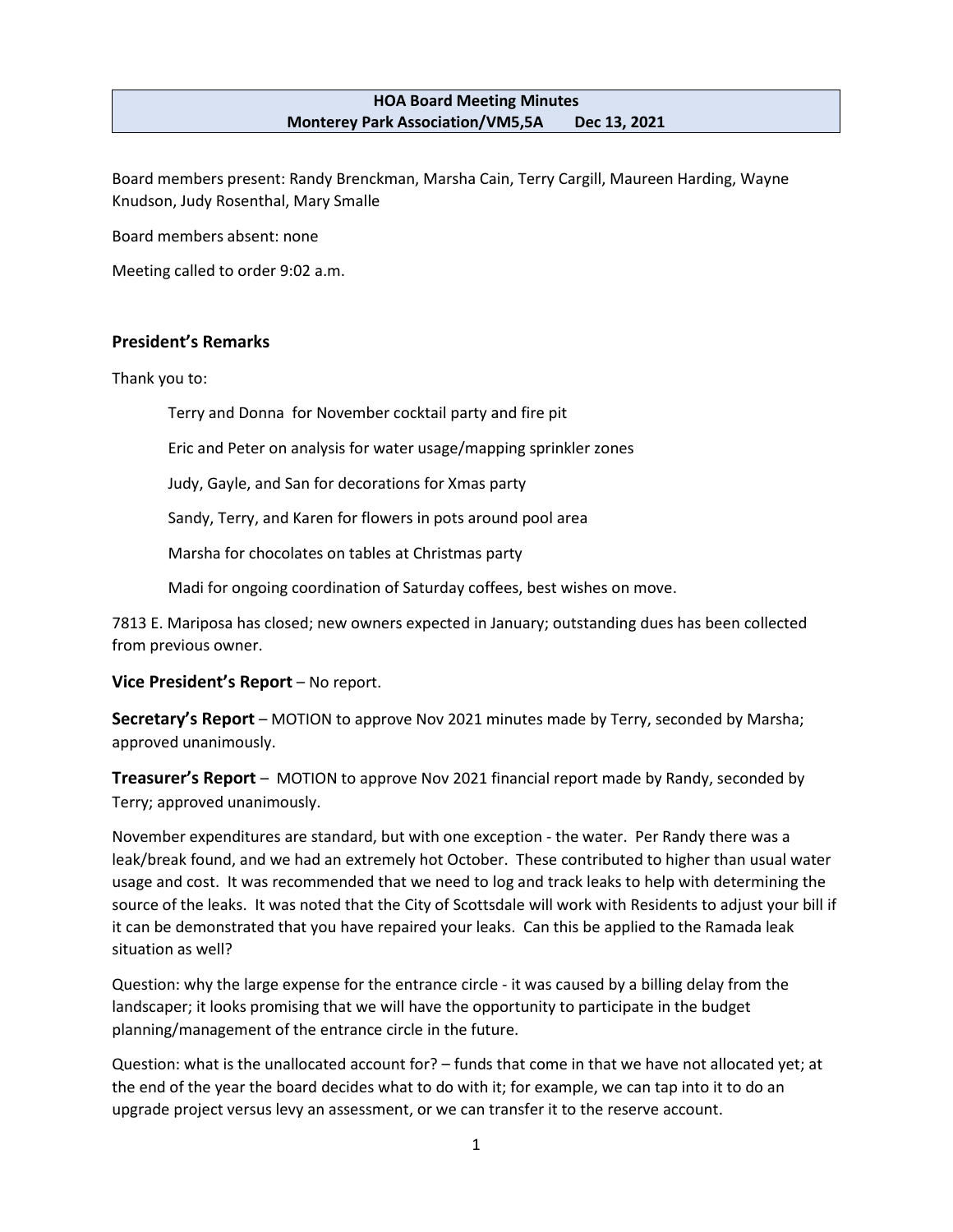## **Old Business**

- 1. Security and Recycling regarding the vagrant showering in the men's room, we are not taking any action at this time since it was an isolated incident; recently a box of recycle materials was stolen from the curbside, residents are reminded to not include personal information such as SS# in their trash
- 2. 79<sup>th</sup> Street Maintenance Judy obtained names of La Villita board members and will be contacting them regarding the overgrown oleander issues

# **Committee Reports** – Committee Chairs

- Pool and Grounds (Bill, Randy) passed Maricopa County inspection last week; this is a twice a year inspection; see New Business #4,5 for update on grounds
- Compliance (Board) may have an issue with the city regarding trees, fruits; Judy is in process of researching these
- Directory (Joan) online directory will be updated to reflect new residents
- Web Page (Judy for Beth) real estate section has been updated, better usability; home modifications section has been updated
- Ramada Reservations and Supplies (Judy for Gayle) Ramada reservations are in process; contact Gayle; working to ensure regular events are noted in a schedule so that new requests are not in conflict; dirty counters noted (cleaners come every 2 weeks)
- Ramada Housekeeping (Sue) no report
- Library (Ann) still have ample books, feel free to help yourself to reduce inventory
- Real Estate (Judy for Bev Pettit) 1 home currently for sale in Unit 5, 7817 E. Northland listed at \$539K; we will have 6 homes closed in 2021; this contributes to the Reserve
- Street Lighting (Judy for Craig) nothing to report; have ordered sensors and lightbulbs to have an inventory on hand
- Welcoming (Kathy, Carolina) no report
- Architectural (Marsha) everyone encouraged to check out new website section on home modification; all forms are available on line; contact Marsha for questions
- Special Events (Marsha) Sue reported that there will be a NYE party; beef tenderloin and baked potatoes will be provided, plus potluck for other courses
- Cocktail party (Terry) next one on Jan 21
- Coffees (Judy for Madi) Jan coffee is on second Saturday this month; Madi is leaving, looking for new coordinator to take over for Madi

## **New Business**

1. 2022 Dues Notices & Contact Sheets – dues notices have been distributed; also included is a new contact sheet; envelope was included, please send check and contact sheet to Judy or Ramada mailbox; Dues of \$590 are due Jan 1